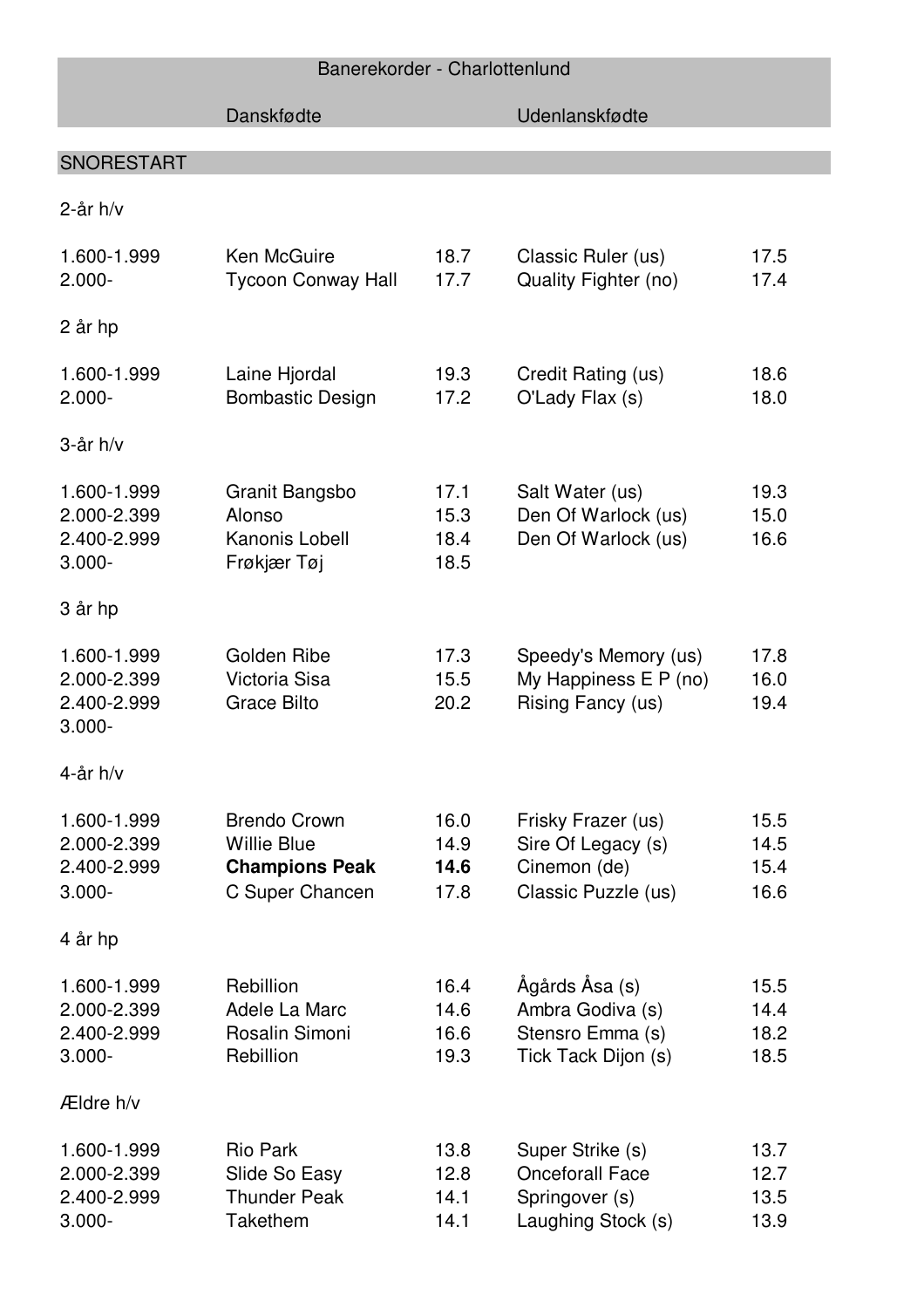## Ældre hp

| 1.600-1.999<br>2.000-2.399<br>2.400-2.999<br>$3.000 -$ | Elli Tinghøj<br>Perfect One<br>Made In Hoff<br>Oliva Air                         | 14.8<br>14.9<br>16.2<br>18.2 | Zorbas Girl (s)<br>Honey Love Victory (s)<br>Drisco Accenta (s)<br>Aces Fineness (s) | 15.5<br>14.0<br>16.3<br>16.7 |
|--------------------------------------------------------|----------------------------------------------------------------------------------|------------------------------|--------------------------------------------------------------------------------------|------------------------------|
| <b>AUTOSTART</b>                                       |                                                                                  |                              |                                                                                      |                              |
| $2$ -år h/v                                            |                                                                                  |                              |                                                                                      |                              |
| 1.600-1.999<br>$2.000 -$                               | <b>Ticket To Heaven</b><br>Erling                                                | 15.8<br>14.6                 | Clemenza Am (s)<br>Summer Wein (s)                                                   | 15.3<br>15.8                 |
| 2 år hp                                                |                                                                                  |                              |                                                                                      |                              |
| 1.600-1.999<br>$2.000 -$                               | Akeleje D<br>Tirana C N                                                          | 15.6<br>15.8                 | Only Kronos (it)<br>Lady Louise (de)                                                 | 13.9<br>19.4                 |
| $3$ -år h/v                                            |                                                                                  |                              |                                                                                      |                              |
| 1.600-1.999<br>2.000-2.399<br>2.400-2.999<br>$3.000 -$ | Join Løjbjerg<br>Cuba Libre Ice<br><b>Winston Sisa</b>                           | 15.0<br>13.0<br>14.1         | Executive Caviar (s)<br>New Lexington (s)<br>Astaire America (us)                    | 13.1<br>13.0<br>16.6         |
| 3 år hp                                                |                                                                                  |                              |                                                                                      |                              |
| 1.600-1.999<br>2.000-2.399<br>2.400-2.999<br>$3.000 -$ | Nanny Fine<br>Ragna Opal<br><b>Turbo Truck</b>                                   | 14.1<br>13.6<br>17.4         | Endora De Busset (fr)<br>What Ru Going Todo (us)<br>Lass Honneur (s)                 | 13.6<br>14.1<br>18.9         |
| 4-år h/v                                               |                                                                                  |                              |                                                                                      |                              |
| 1.600-1.999<br>2.000-2.399<br>2.400-2.999<br>$3.000 -$ | Armani V P<br><b>Tano Bork</b><br><b>Tumble Dust</b><br><b>Winston Sisa</b>      | 12.8<br>12.8<br>13.6<br>13.3 | Bandit Brick (s)<br>Portland (de)<br>Blue River Pipe (fi)                            | 12.3<br>12.2<br>14.2         |
| 4 år hp                                                |                                                                                  |                              |                                                                                      |                              |
| 1.600-1.999<br>2.000-2.399<br>2.400-2.999<br>$3.000 -$ | <b>Amazing Design</b><br><b>Tast Of Bourbon</b><br><b>Twilight Magic</b><br>Gina | 13.5<br>12.2<br>15.8<br>18.5 | Dancing Dervish (us)<br>Prussia (it)<br>Frida (de)                                   | 13.9<br>11.9<br>18.1         |

Ældre h/v